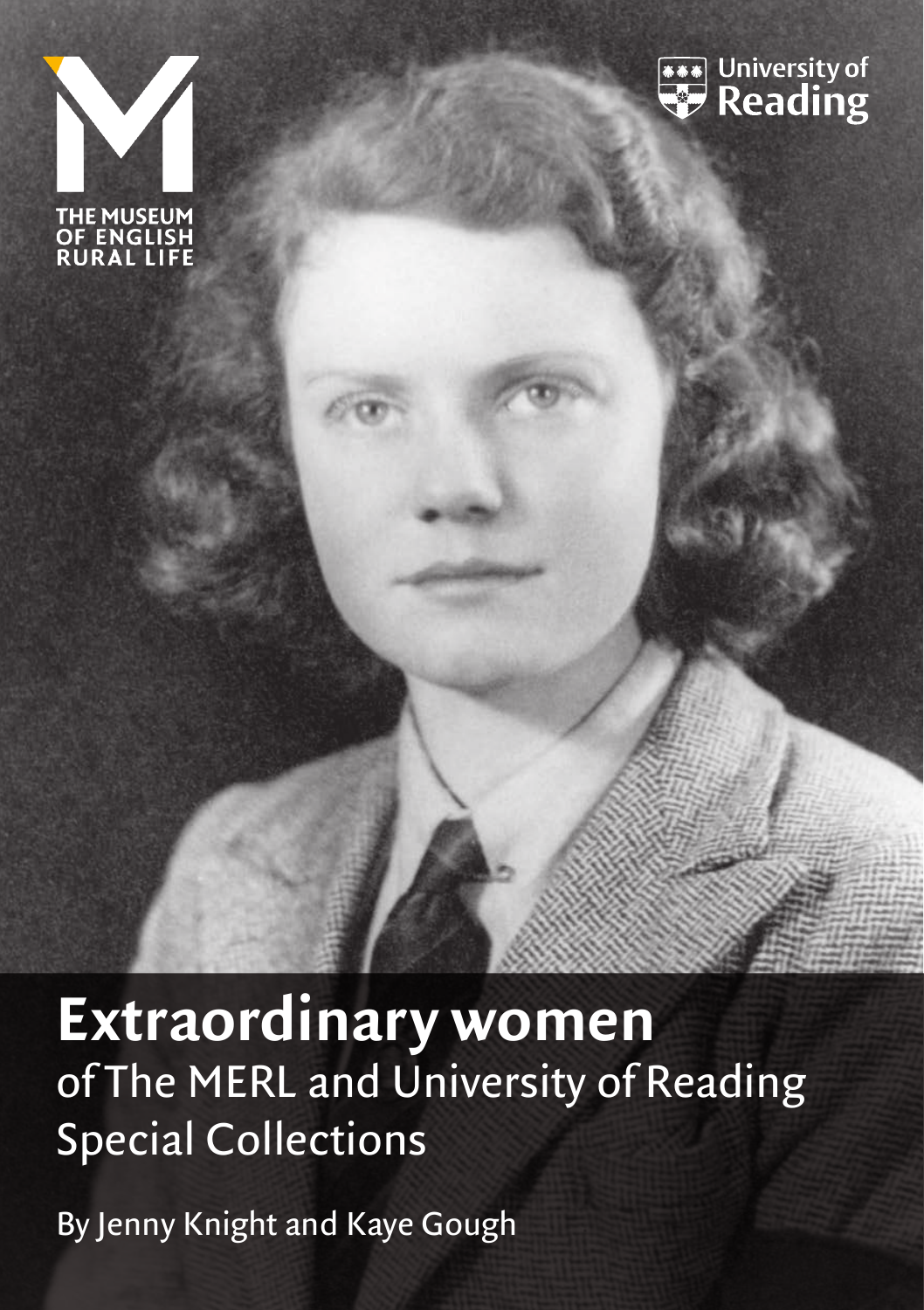## **Elizabeth Waterhouse Artist** 1834 –1918

Elizabeth Hodgkin was born in<br>Tottenham in July 1834 and raised as a Quaker with a social conscience and a desire to care for others.

Her future husband, the architect Alfred Waterhouse was a close friend of her brother, the historian Thomas Hodgkin; they had studied and travelled together. Alfred and 'Bessie' were married in 1860 at the Friends House in Lewes and set up their first home in Manchester, then in 1865 moved to London as Alfred's reputation grew. In 1868 Alfred built Fox Hill, in Reading's Whiteknights Park on land owned by his father. Whilst living in Reading, Alfred and Elizabeth joined the Church of England and were baptised in 1877 at St Peter's Church, Earley. Elizabeth maintained "the ideal religion is to have been brought up a Friend and to have joined the Church of England."

In 1877 Alfred purchased the Yattendon Estate and started construction of their final home, Yattendon Court, in 1879. It was here Elizabeth started a weekly night school for local men and boys, affiliated to the Home Arts and Industries Association, an arts and crafts movement to revive rural crafts. Elizabeth's designs, worked in repoussé copper and brass, established their reputation with over 5000 objects produced and sold in the village shop and at Liberty's in London. Elizabeth's watercolours and designs in embroidery also gave employment to local women.



Elizabeth was a published author of several anthologies and philosophy. Her correspondence with her brother Thomas reveals a profound love of her family, her faith and interest in literature, current affairs and philosophy. She's described as "an artist who could paint but also hammer copper into shape, a writer and thinker fascinated by science and astronomy who loved wild flowers and birds singing. A businesswoman who could also enjoy childhood games, a lady of the manor at the loving centre of the home and a genuine friend to her tenants and servants". Elizabeth Waterhouse deserves recognition.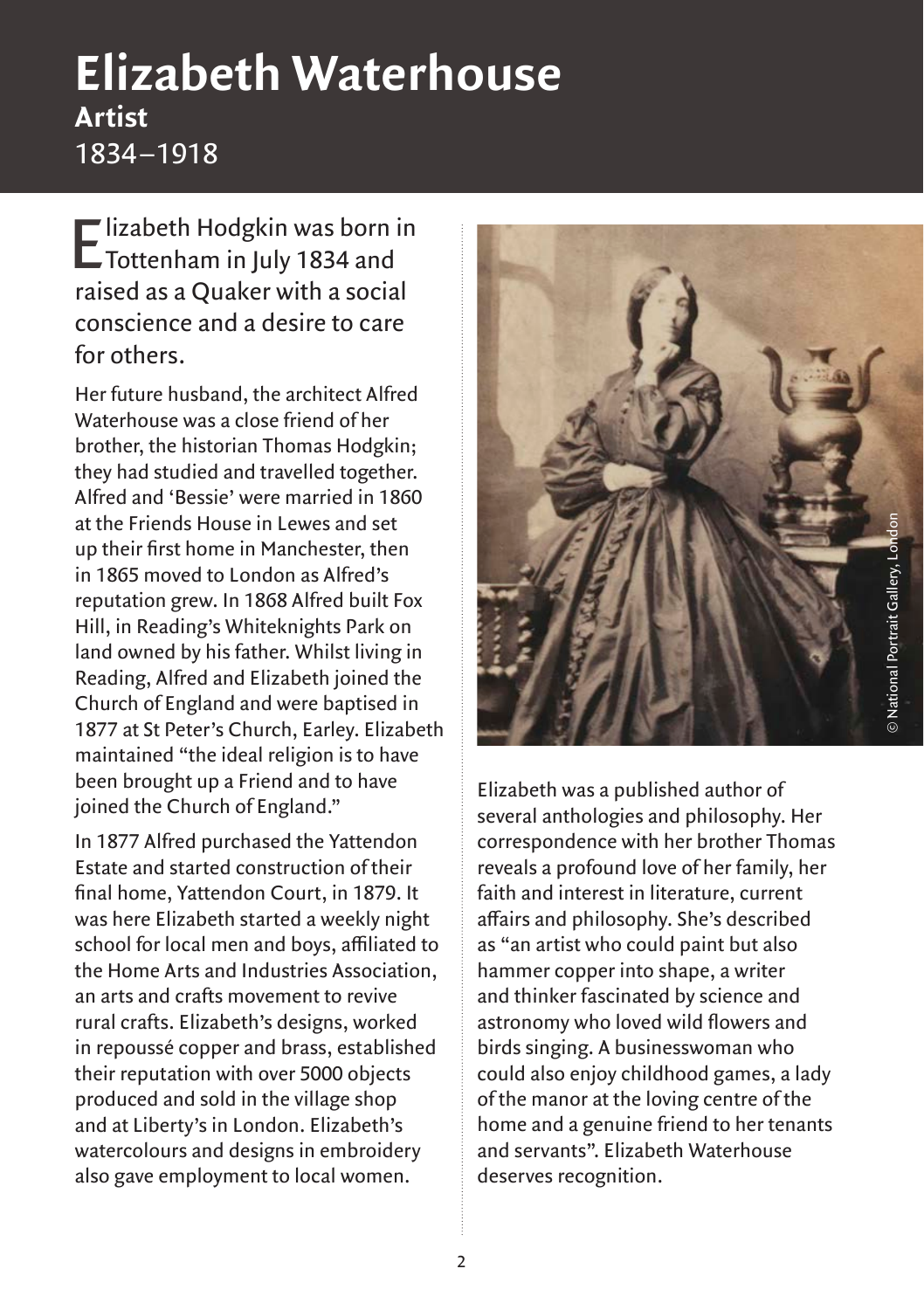#### **Lavinia Smith Teacher and collector** 1870 –1944

Lavinia Smith was born in<br>
Portsmouth, Ohio in July 1870. She graduated from Wellesley College, Massachusetts in 1894 and taught at several church schools, before sailing to England in 1905. In 1906 she received her Student of Theology Award from the Archbishop of Canterbury.

From 1907 she was associated with schools run by the Community of St Mary the Virgin, Wantage and in 1910 was awarded a Diploma of Education at Oxford in theory, history and practice of education. She taught at the School of St Helen and St Katharine, Abingdon and here coached Dorothy Rippon in classics enabling her to enter St Hugh's College, Oxford in 1922. The two remained close friends.

Around 1920 Lavinia purchased Downside, a former yeoman's house in East Hendred. From 1928 to 1931 she was employed as secretary to the Bishop of Gloucester. Then she retired to Downside. Some village museums were created as interest grew in recording local history, village life and collecting ordinary objects or rural bygones that reflected everyday lives. Lavinia herself was interested in this connection between people and things and was inspired to form her own collection. She maintained "the Museum made itself, for village people used to bring me old things which they thought would interest me." She opened her Village Museum on Whit Sunday, 1933 displaying a few items on a table



outside her home. Lavinia's collection of domestic and agricultural tools and implements grew and was displayed in her home. She approached wheelwrights, blacksmiths, carpenters, builders and others. Each donor and the purpose of the object was itemised.

Lavinia's health deteriorated following a slight stroke in 1941 and she died in August 1944. She bequeathed all her possessions and house to her friend Dorothy Rippon. Dorothy offered the collection to the Berkshire Education Authority, who in turn presented Lavinia Smith's valuable and significant legacy of over 400 documented artefacts to the newly established Museum of English Rural Life in 1951.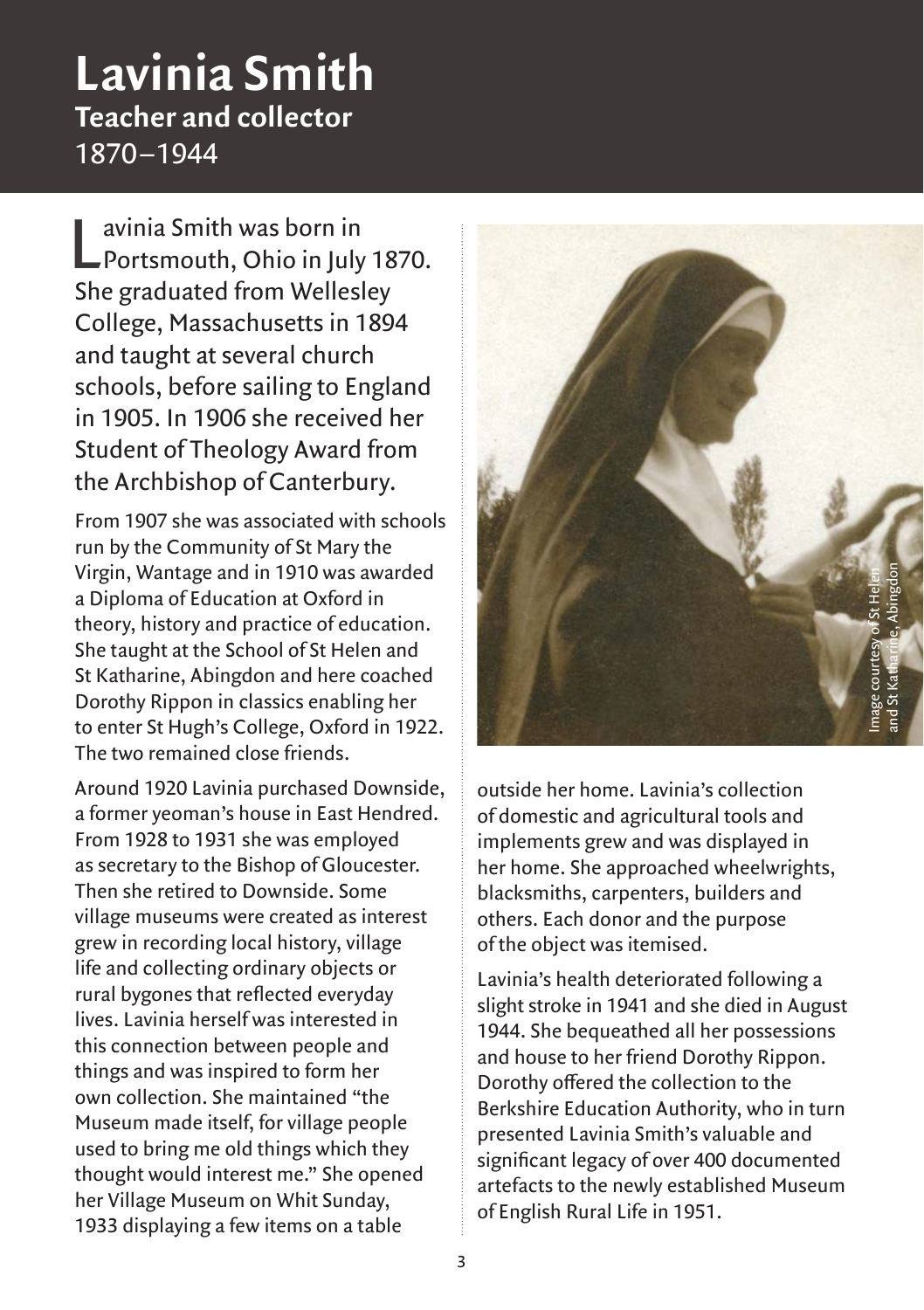#### **Nancy Witcher Langhorne Astor Politician** 1879 –1964

**A** merican-born Nancy Astor<br>Amade history in 1919 when she became the first woman to be elected and take her seat as a Member of Parliament.

Nancy stood in the Plymouth Sutton by-election after her husband, Waldorf Astor stood down on succeeding his father as a peer and moving to the House of Lords. Nancy entered the House to take her oath sponsored by the Prime Minister Lloyd George and Arthur Balfour. In her first speech she advised an all-male House of Commons, "you must remember that women have got the vote now and we mean to use it and use it wisely".

Nancy was a witty speaker, well able to take on hecklers during campaigning, who often expressed outspoken and contentious views She espoused a variety of issues including Christian Science, the perils of drinking, lowering the voting age to 21 for women, opposition to the Divorce Reform Bill, social reform, equal pay and opportunities for women and the appointment of women to public boards and prison inspectors. She strongly opposed another war and re-armament, controversially promoting German appeasement in the lead up to the Second World War.

Nancy was glamorous, clever and an accomplished hostess at Cliveden, entertaining royalty, the aristocracy, celebrities and the elite in society, literary and political circles. During both World Wars the Canadian Red Cross set



up a hospital at Cliveden. Nancy was a prolific correspondent and within the Astor collection held by the University of Reading, letters establish her intimate friendships with the British and European royal families, politicians and writers. Correspondence shows she regularly wrote to the Earl of Airlie at the Front supplying cigarettes for his men, supported some of the Romanovs and importantly was a fierce advocate for Plymouth, lobbying many prominent friends for assistance after bombing devastated the city. In 1959 Nancy was honoured with the Freedom of the City in recognition of all she had achieved for her constituency and its inhabitants.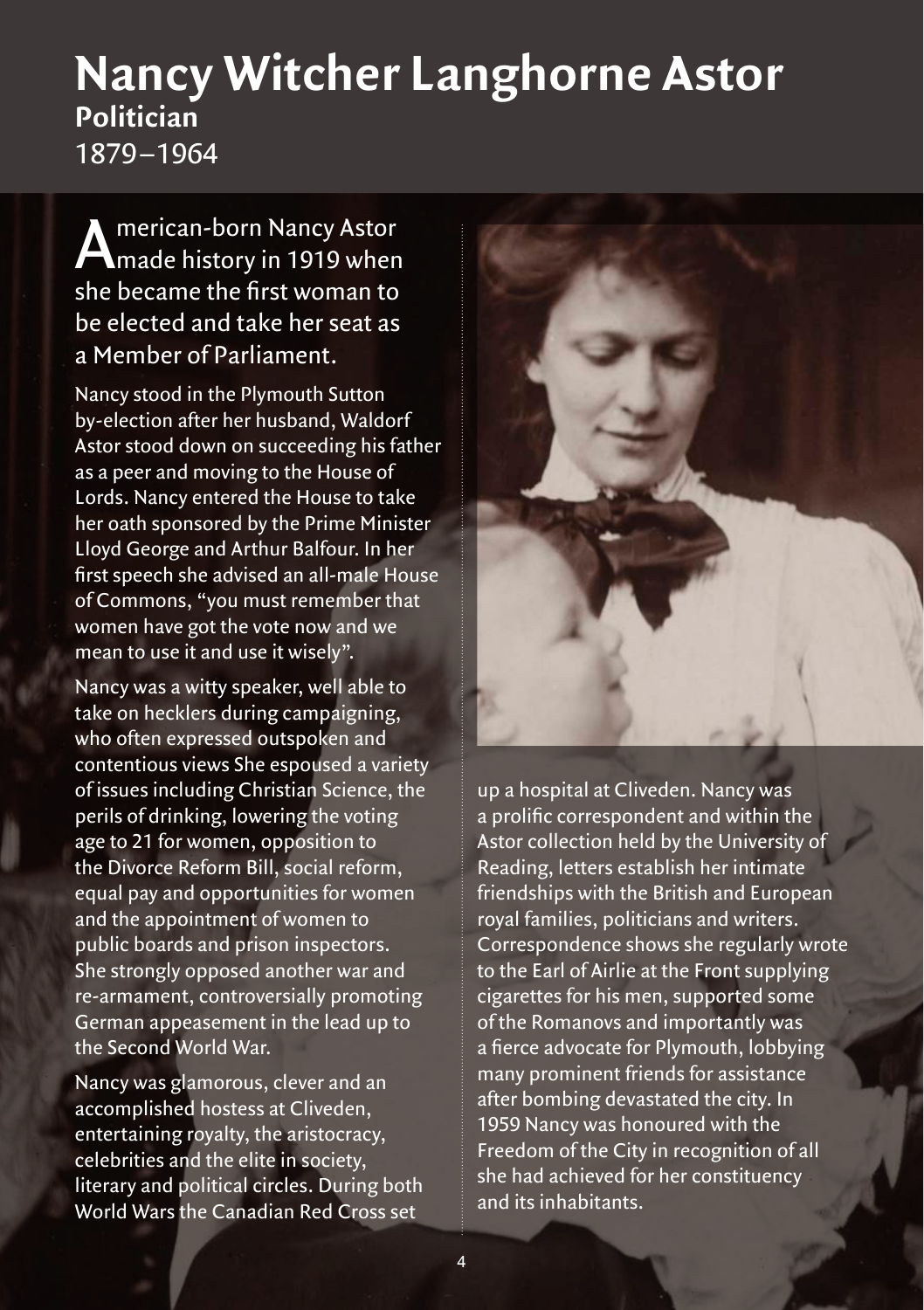#### **Lady Evelyn (Eve) Balfour obe Pioneer of organic farming** 1898 –1990

Eve Balfour was the niece of the Conservative Prime Minister Lord Balfour. She decided at the age of just twelve that she wanted to be a farmer, and subsequently became one of the first women to take a degree in Agriculture at Reading University College (Now the University of Reading).

Graduating in 1917, it was in 1919 that she and her sister Mary used an inheritance to buy a farm at Haughley Green, Suffolk.

In 1938/39 Eve began the "Haughley Experiment", a long term comparison of organic versus chemically-treated farming methods. This led to the publication of her book, "The Living Soil" in 1943, which set out her arguments in favour of organic farming. In 1946 she co-founded the Soil Association and became its first president. The introduction of the Agricultural Act of 1947 which committed British farming to intensive, mechanised methods, proved a setback.

In 1958 she travelled to Australia and New Zealand, meeting organic farming pioneers in those countries. The Living Soil Association of Tasmania became the first organisation to affiliate with the UK Soil Association. Her methods were further shown to be successful in experiments by the Valley Trust in South Africa in 1961/62.

Although she moved to the Suffolk coast in 1963, she continued to visit Haughley and continued to farm, write and lecture for the rest of her life. She did not retire



from the Soil Association until the age of 85, in 1984. At the age of 90 she was appointed an OBE in the New Year's Honours List, but suffered a stroke and died on 14th January of that year. Immediately following her death, the Conservative government under Margaret Thatcher offered a grant to encourage British farmers to make the change to organic farming.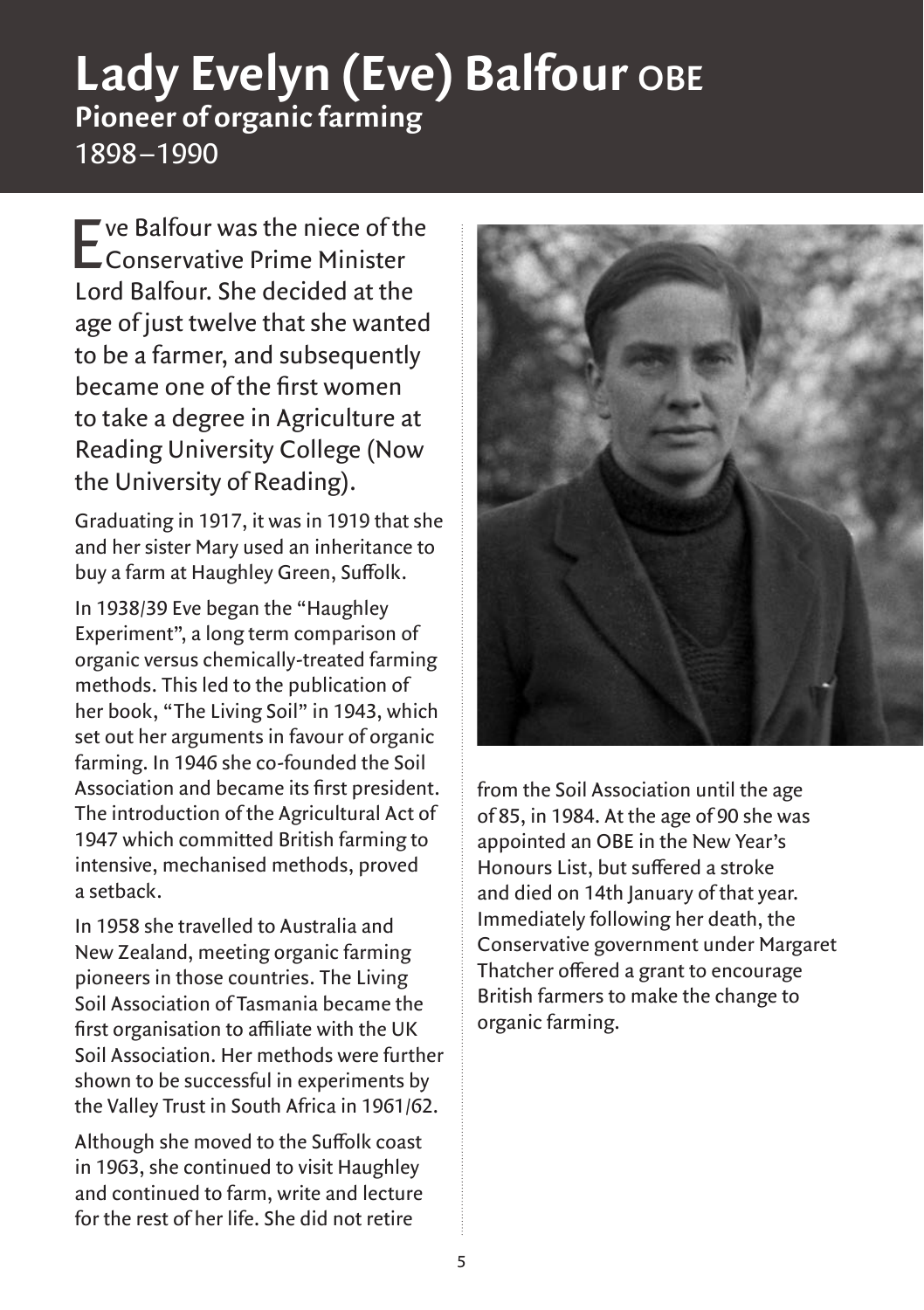## **Nora Doreen Thorpe** (known as Doreen) **Land Army girl**

Doreen joined the Land Army in<br>September 1939. Initially she had two months training at the Midland Agricultural College in poultry work, milking, stock and general farm work. She recorded all of the farms that she worked on and kept details of the rates of pay for the Land Army girls.

Doreen was keen to do more, however, and whilst living at the Women's Land Army Hostel in Harpenden, Hertfordshire, she studied extensively, taking courses in Dairy Farming, the Farm Horse, Grassland and numerous other subjects. She carefully kept all her study papers for future reference.

In October 1942, Doreen applied for a new post, and was appointed as assistant in the Education Department at the NIAE (National Institute of Agricultural Engineering) at Askham Bryan, York.

Initially her move seems to have caused administrative problems, in that the local Land Army committee complained about having to find a replacement for her ploughing duties. The start of her new career may have been a little delayed, but her work now involved travelling all over the county, demonstrating plough setting, fuel economy, giving practical instructions on NIAE courses and for NIAE Leeds student's courses. She was even involved in film making and commenting on educational films. Doreen became a valued educator for the Land Army,



and in February 1944 she was awarded the Four-Year Armband, with congratulations and thanks for the work she had done for the war effort. She was finally discharged from the Land Army in August 1947, having served for 7 years and 10 months, helping to keep the farms working during World War 2. The camaraderie amongst the Land Army girls was such that Doreen and her friends held reunions until well into the 1980s.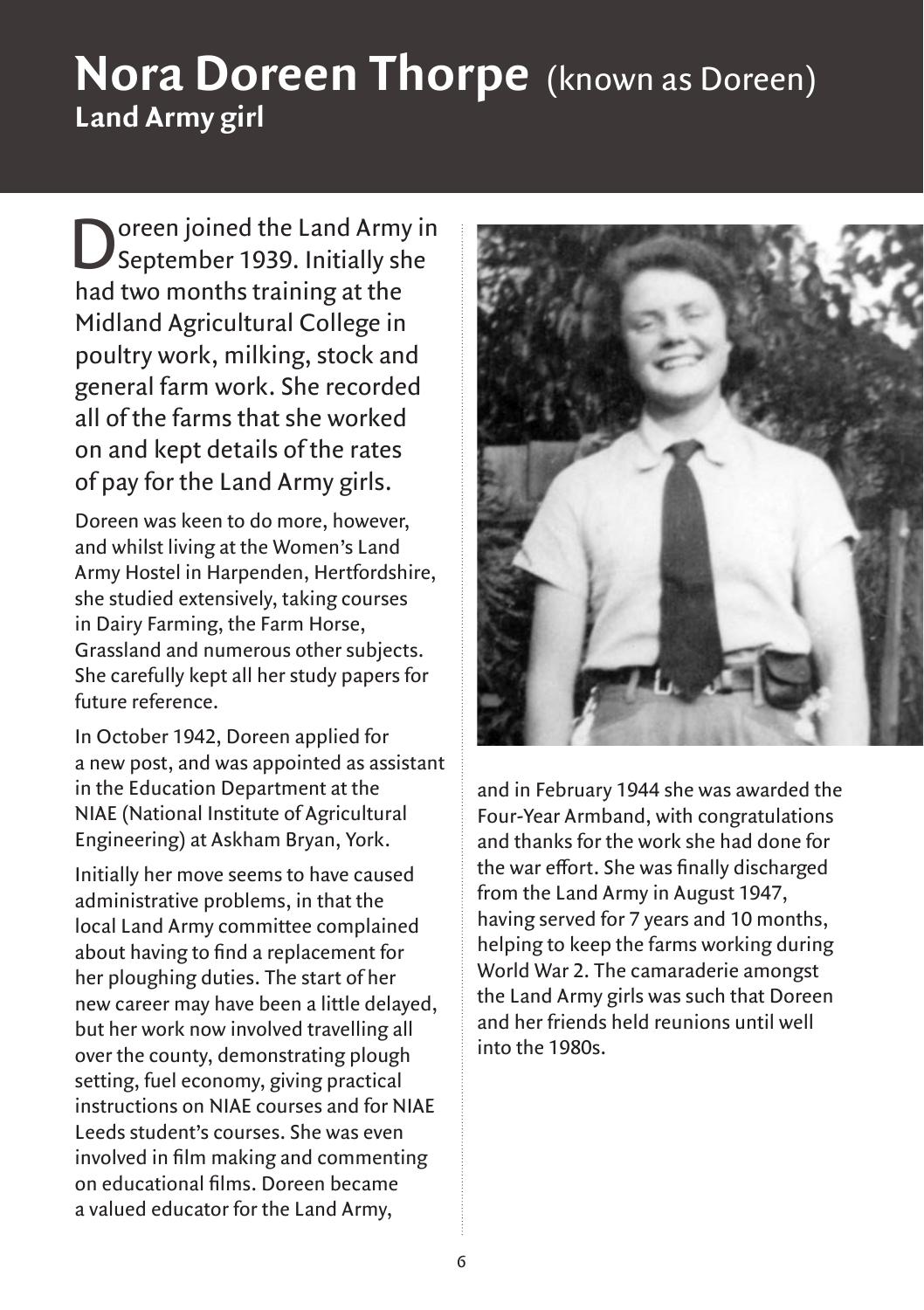### **Jill Betts Educator and researcher** 1936 –2016

J ill Betts, the eldest daughter of an Essex farmer and seedgrower, studied a science tripos in botany, zoology and geography at the University of Reading, where she met her husband, David. The couple followed careers that took them around the world.

Jill was a teacher in Trinidad, gave office assistance to the building of the dam on the Sosiani River in Kenya and became assistant to Professor Beadle in the Botany School of the University of New England in Armidale, Australia.

In 1972 the family returned to England and the University of Reading. Whilst teaching with the Reading Homes and Hospitals Teaching service, Jill began volunteering at the Museum of English Rural Life, eventually becoming a full member of the Museum staff, as Education Officer responsible for school programmes.

While investigating a storeroom at The MERL, Jill located a set of huge wall hangings that had been displayed in the Agricultural Pavilion at the Festival of Britain in 1951. Determined to research them and their creator, the artist Michael O'Connell, Jill brought her versatile skills to bear. Beginning in 1994 she contacted the V&A Museum, RIBA, the BBC and Anglia television, De Montfort University, Country Life Magazine and many more, for sources related to O'Connell and his methods. She hired badminton courts at the University to enable photographs



Jill Betts, BSc Reading 1957. MERL Education Officer preparing material for a school visit to the museum.

of the hangings to be taken. She sought analysis of the thread used, of the dyes and the "mordant" fixative. She recorded the experiences of the artist's assistants. Over a three year period, Jill became an authority on Michael O'Connell and the wall hangings, and in 1997 wrote a detailed article which was published in the journal, Folk Life. As a result of her article, Jill was invited to the National Gallery of Australia in Canberra for a retrospective on O'Connell and his work. Her research has left a lasting legacy for The MERL, where one of O'Connell's wall hangings can be seen on permanent display.